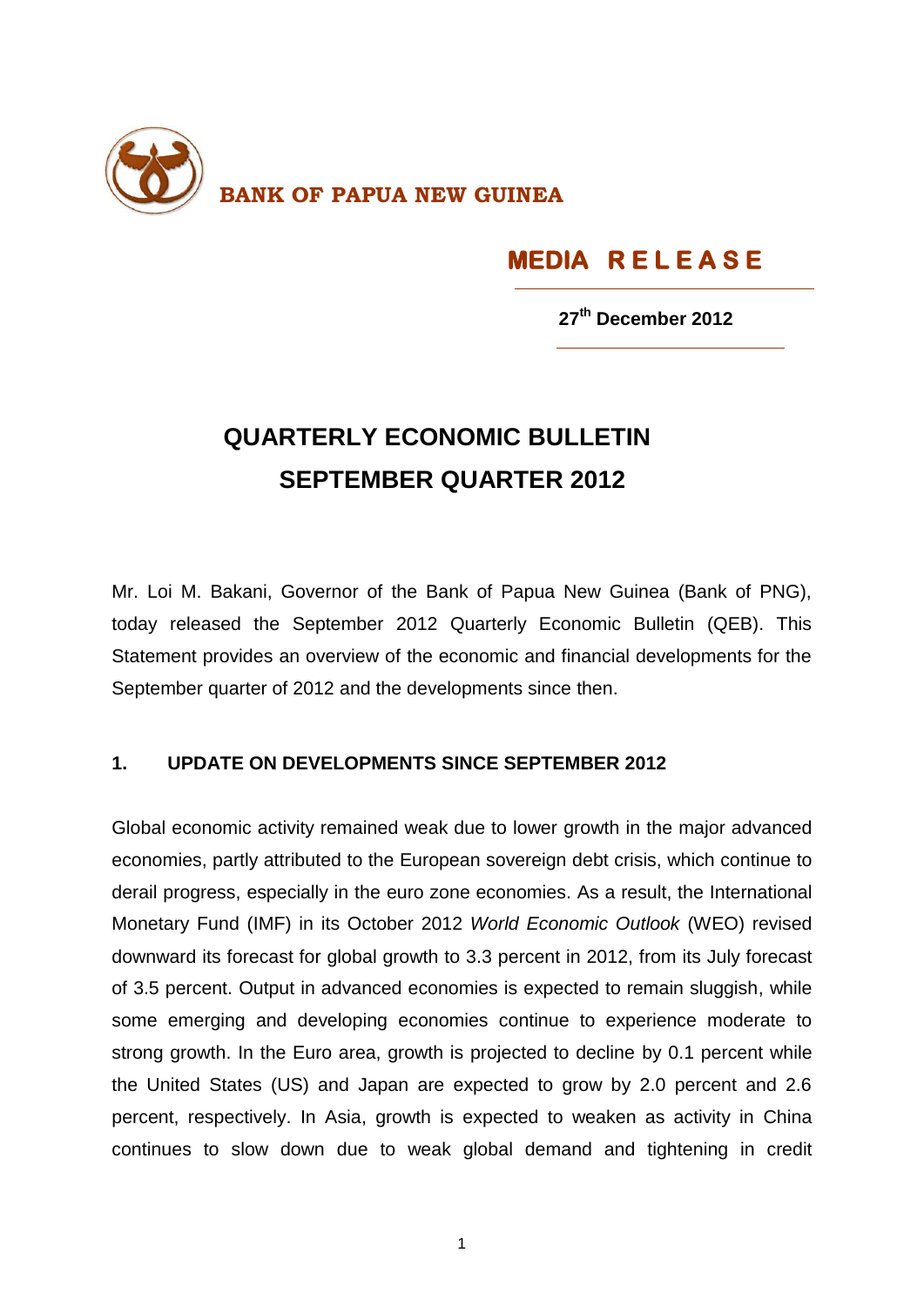conditions. The lower growth in India reflects low business confidence and lags in the implementation of structural reforms.

Governor Bakani stated that agricultural and mineral commodity prices continue to decline since the third quarter of 2012, while the price for crude oil remain volatile. The international price of crude oil fell to US\$87.00 per barrel for the first time in three months in November as a result of a contraction in the US manufacturing sector. The Organization of Petroleum Exporting Countries (OPEC) expect crude oil prices to increase in the first quarter of 2013 as some member states (Nigeria, Angola and Iran) would not be able to meet their production quota. As of  $4<sup>th</sup>$ December 2012, crude oil traded at US\$88.85 per barrel declining from US\$103.86 at end of June 2012, while gold prices traded at US\$1,717.38 per ounce, an increase from US\$1,599 per ounce. The Governor mentioned that the slowdown in global economy and lower commodity prices are major concerns due to their implications on National Government's budget for 2013, and the kina exchange rate. Any depreciation of the kina will yield domestic inflationary pressures.

Global inflation continues to ease due to weak global demand and low commodity prices partly attributed to the ongoing debt crisis in Europe. The growth momentum in a number of emerging market economies like Brazil, China and India have slowed down reflecting weak domestic demand due to capacity constraints and policy tightening as well as the weak external environment. In light of these developments, the IMF projected inflation in advanced and developing economies to be at 1.9 percent and 6.1 percent, respectively. International food prices remained flat at 213 points in July and August 2012, increasing slightly to 215 points in September before dropping back to 213 points in October.

In regard to the 2013 National Budget, Governor Bakani stated that the K2.6 billion fiscal deficit is relatively large in historical terms and 8 percent inflation projected for 2013; pose major challenges for the Bank. The design, formulation and implementation of monetary policy will have to carefully asses and evaluate what measures and instruments to be used, to ensure that price stability is maintained and inflation rate is at a manageable level. The deficit financing in itself is an accepted strategy to achieve higher economic growth, in periods of declining private sector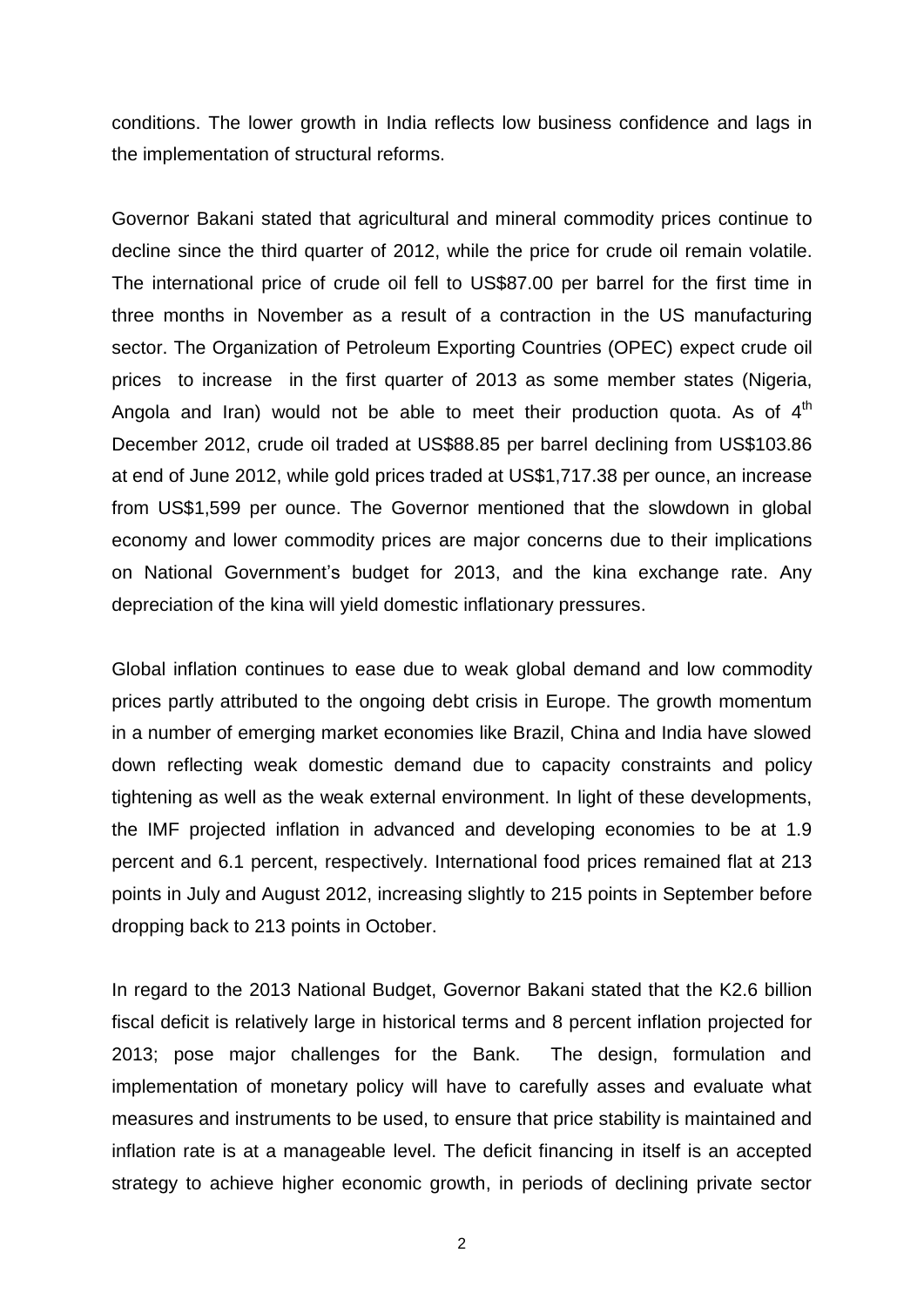domestic demand, as is the case following the scaling down of the construction of the PNG LNG project. The Government has to ensure that it spends productively and efficiently on income generating activities, so that the growth in GDP absorbs the inflationary impact of deficit financing. A major concern would be the lack of capacity to spend efficiently and effectively, at the national, provincial and district levels. The funds that will be disbursed are significant and if there is lack of capacity to implement the development budget then there is the possibility of funds not properly used for its intended purpose.

Given the very high level of liquidity in the financial system, the Bank is of the view that the deficit financing and the need for the Government to raise domestic funding, will have no c*rowding out* effect on the private sector. The Bank will monitor these developments closely and assess their impact over the course of 2013. The Governor emphasizes that coordination between the Department of Treasury and the Bank commences immediately to agree on the funding of the deficit, both the instruments to be used and the timing of the placements.

Given the low inflation outcome in the September quarter of 2012, the Bank of PNG continued to maintain its monetary policy stance by maintaining the Kina Facility Rate (KFR) at 6.75 percent in November and December 2012. However, the Bank is mindful of the upside risks associated with low commodity prices and high Government deficit and their implications on the kina exchange rate as well as the impact of new tariffs on certain imports in 2013.

The kina depreciated against the US dollar, Australian dollar, the pound sterling and the euro, while it appreciated against the Japanese yen. From the end of September 2012 to 21<sup>st</sup> December, the kina depreciated against the US dollar by 0.94 percent to 0.4760, Australian dollar by 0.85 percent to 0.4554, and euro by 3.0 percent to 0.3605 and, pound sterling by 0.95 percent to 0.293, while it appreciated against the Japanese yen by 7.4 percent to 39.99 and euro by 2.4 percent to 0.3717. The depreciation of the kina exchange rate against the US and Australian dollars was associated with lower foreign exchange inflows and increased demand for foreign currency in the domestic foreign exchange market.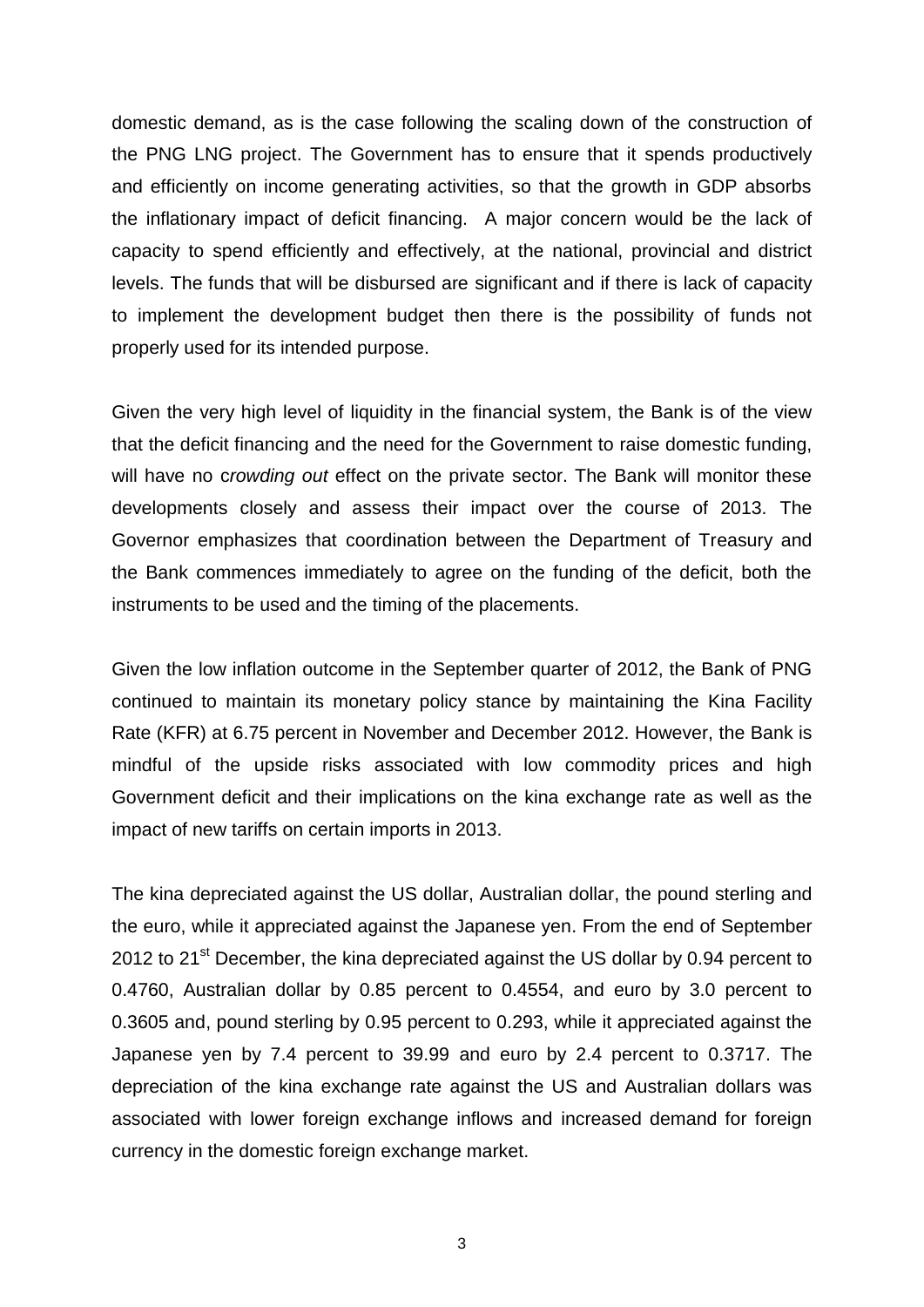The level of gross foreign exchange reserves stabilized around the US\$4.0 billion mark. As at 24<sup>th</sup> December 2012 it was K8,333.5 (US\$4,008.4) million compared to K8,382.6 (US\$4,069.8) million as at end of September 2012.

## **2. OVERVIEW OF THE DEVELOPMENTS IN THE SEPTEMBER QUARTER OF 2012**

Economic indicators available to the Bank of Papua New Guinea (the Bank) show that domestic economic activity continued to grow in the September quarter of 2012, compared to the previous quarter. Continued increase in the level of employment in the private sector and in lending to the private sector, although at a slower pace, are indicative of this growth. However, the lower international commodity prices for Papua New Guinea's (PNG) exports have resulted in an overall balance of payments deficit for the nine months to September 2012. The Trade Weighted Index (TWI) depreciated in the September quarter by 1.8 percent as the kina depreciated against the US dollar and the Australian dollar. Inflation continued to remain low with an annual outcome of 2.0 percent in the September quarter, 2012. The lower outcome is attributed to lower international food and fuel prices as well as the lag effects of past appreciation of the kina exchange rate. With the low inflation, the Bank eased monetary policy by reducing the KFR (Kina Facility Rate) from 7.75 percent to 6.75 percent in September quarter of 2012.

Data from the Bank's Business Liaison Survey1 (BLS) show that the total nominal value of sales in the private sector fell by 2.8 percent in the June quarter of 2012, compared to a decline of 2.9 percent in the March quarter. Excluding the mineral sector, sales increased by 2.4 percent in the June quarter of 2012, compared to a fall of 1.0 percent in the previous quarter. Sales declined in the mineral, wholesale, manufacturing, transportation, agriculture/forestry/fisheries and financial/business and other services sectors, while the building and construction and retail sectors recorded increases. By region, Southern and National Capital District (NCD) recorded declines, while Momase, Islands, Morobe and Highlands experienced increases. Over the twelve months to June 2012, total sales declined by 2.8 percent.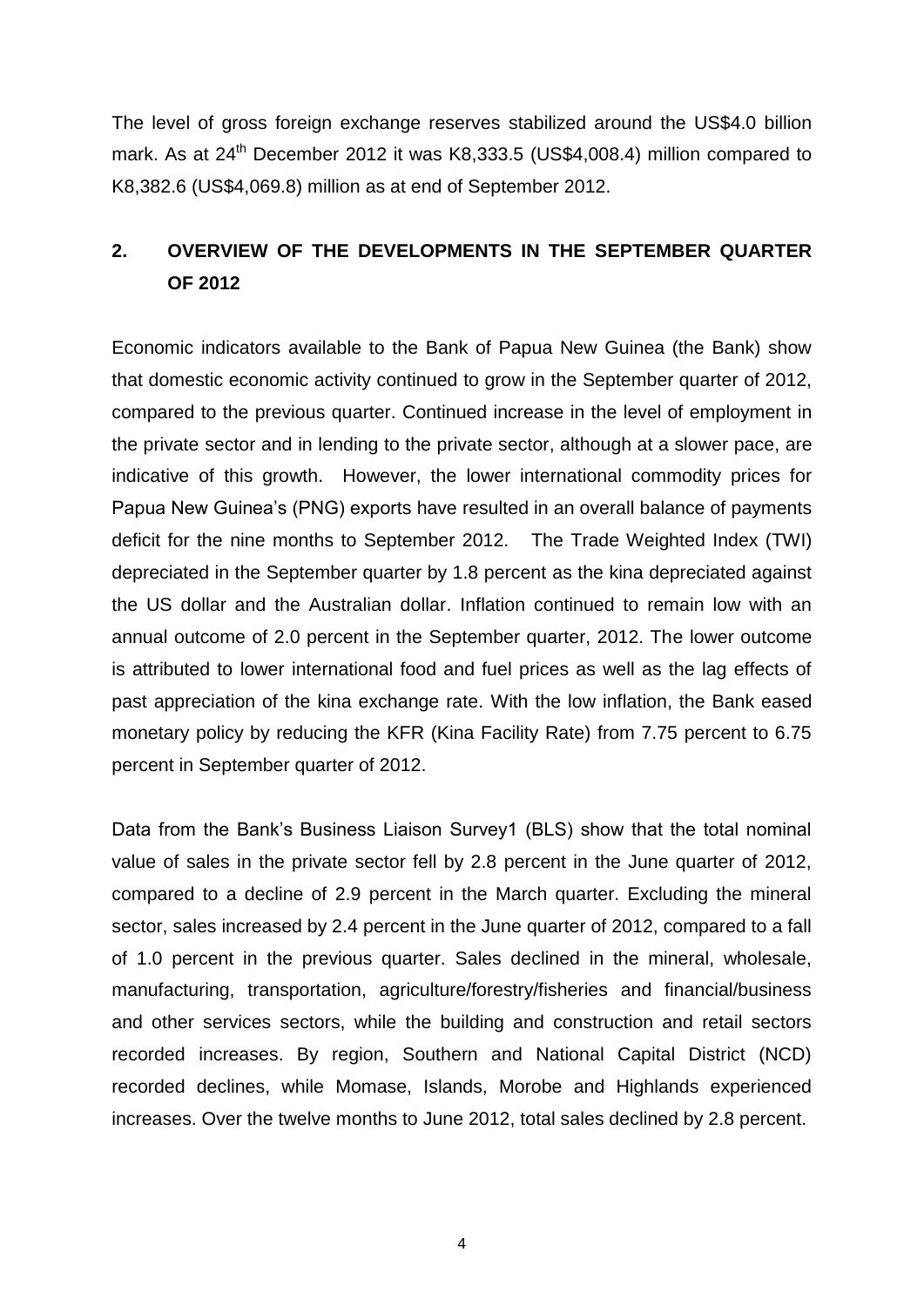The Bank's Employment Index show that the total level of employment in the private sector increased by 1.6 percent in the September quarter of 2012, compared to an increase of 3.0 percent in the previous quarter. Excluding the mineral sector, the level of employment increased by 1.5 percent. The level of employment increased in all sectors, except the transportation and financial/business and other services sectors. By region, there were increases in all regions, except the Southern region. Over the year to September 2012, the total level of employment increased by 7.0 percent, while excluding the mineral sector, the level of employment increased by 6.6 percent.

Quarterly headline inflation as measured by the Consumer Price Index (CPI) was 0.8 percent in the September quarter of 2012, compared to a decline of 0.4 percent in the June quarter. There were increases in the 'Food', 'Drinks, tobacco and betelnut', and 'Miscellaneous' expenditure groups, which more than offset decreases in the other expenditure groups. The annual headline inflation rate was 2.0 percent in the September quarter of 2012, compared to 8.4 percent in the September quarter of 2011. This lower outcome was attributed to the past appreciation of the kina, tuition free education policy of the government and extension of the tariff reduction program. By region, all urban areas recorded increases in the September quarter. The annual exclusion-based inflation declined by 0.8 percent in the September quarter of 2012, compared to an increase of 0.2 percent in the previous quarter. The annual trimmed mean inflation was 2.2 percent in the quarter, compared to 3.4 percent in the previous quarter.

In the September quarter of 2012, the daily average kina exchange rate depreciated against all the major trading partners' currencies except the euro, which it appreciated against by 2.4 percent to 0.3850. It depreciated against the US dollar by 0.5 percent to 0.4813, the Australian dollar by 3.4 percent to 0.4632, the pound sterling by 0.1 percent to 0.3057 and the Japanese yen by 2.5 percent to 37.8284. These movements resulted in a depreciation of the daily average TWI exchange rate by 1.8 percent to 38.06 in the September quarter of 2012, from 38.74 in the June quarter.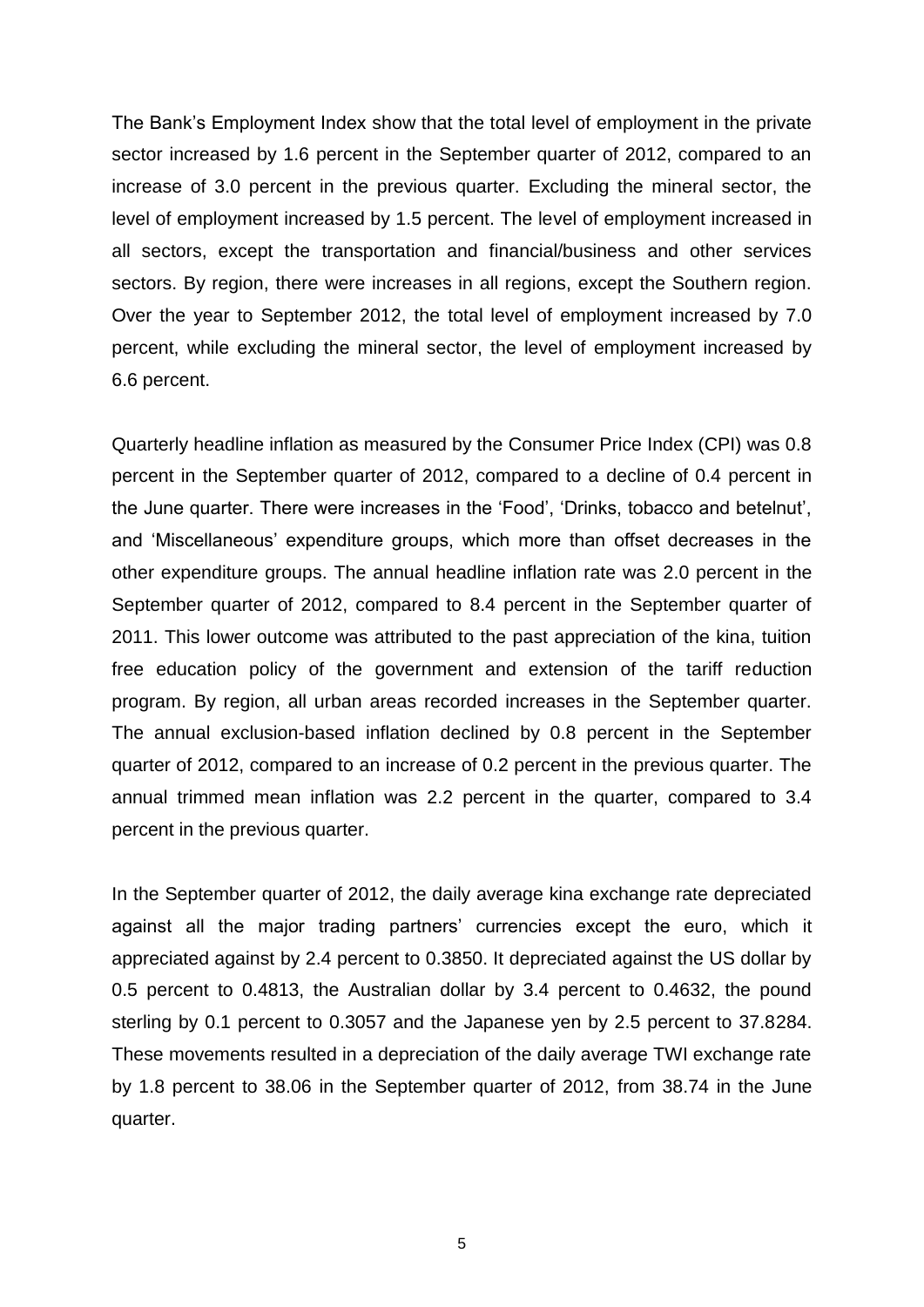The weighted average price of Papua New Guinea's exports was 16.2 percent lower in the September quarter of 2012, compared to the corresponding quarter of 2011. There was a 14.7 percent decline in the weighted average price of mineral exports, with lower kina prices of all mineral exports. For the agricultural, logs and marine product exports, excluding refined petroleum product exports, the weighted average price declined by 21.2 percent due to lower kina export prices of logs and all agricultural exports, with the exception of tea and marine products.

The balance of payments recorded an overall deficit of K868 million for the nine months to September 2012, compared to a surplus of K427 million in the corresponding period of 2011. This outcome was due to a deficit in the current account, which more than offset net inflows in the capital and financial accounts.

The deficit in the current account was attributed to lower trade surplus, higher net service and net income payments, and lower net transfer receipts. The net inflow in capital and financial account was due to inflows from foreign direct, portfolio and other investments. These more than offset net outflows from investments in financial derivatives instruments.

The capital account recorded a lower net inflow of K25 million in the nine months to September 2012, compared to K63 million in the corresponding period of 2011. The decline reflected lower transfers by donor agencies for project financing. The financial account recorded a net inflow of K2,020 million in the nine months to September 2012, compared to a net inflow of K391 million in the corresponding period of 2011. This outcome was a result of higher net inflow from foreign direct investments and portfolio investments reflecting equity inflows and draw down from investments in short-term money market instruments by resident entities

The level of gross foreign exchange reserves at the end of September 2012 was K8,399.60 (US\$4,042.1) million, sufficient for 10.5 months of total and 15.3 months of non-mineral import cover.

The Bank of Papua New Guinea eased monetary policy by reducing the KFR from 7.75 percent to 6.75 percent in the September quarter of 2012, following low inflation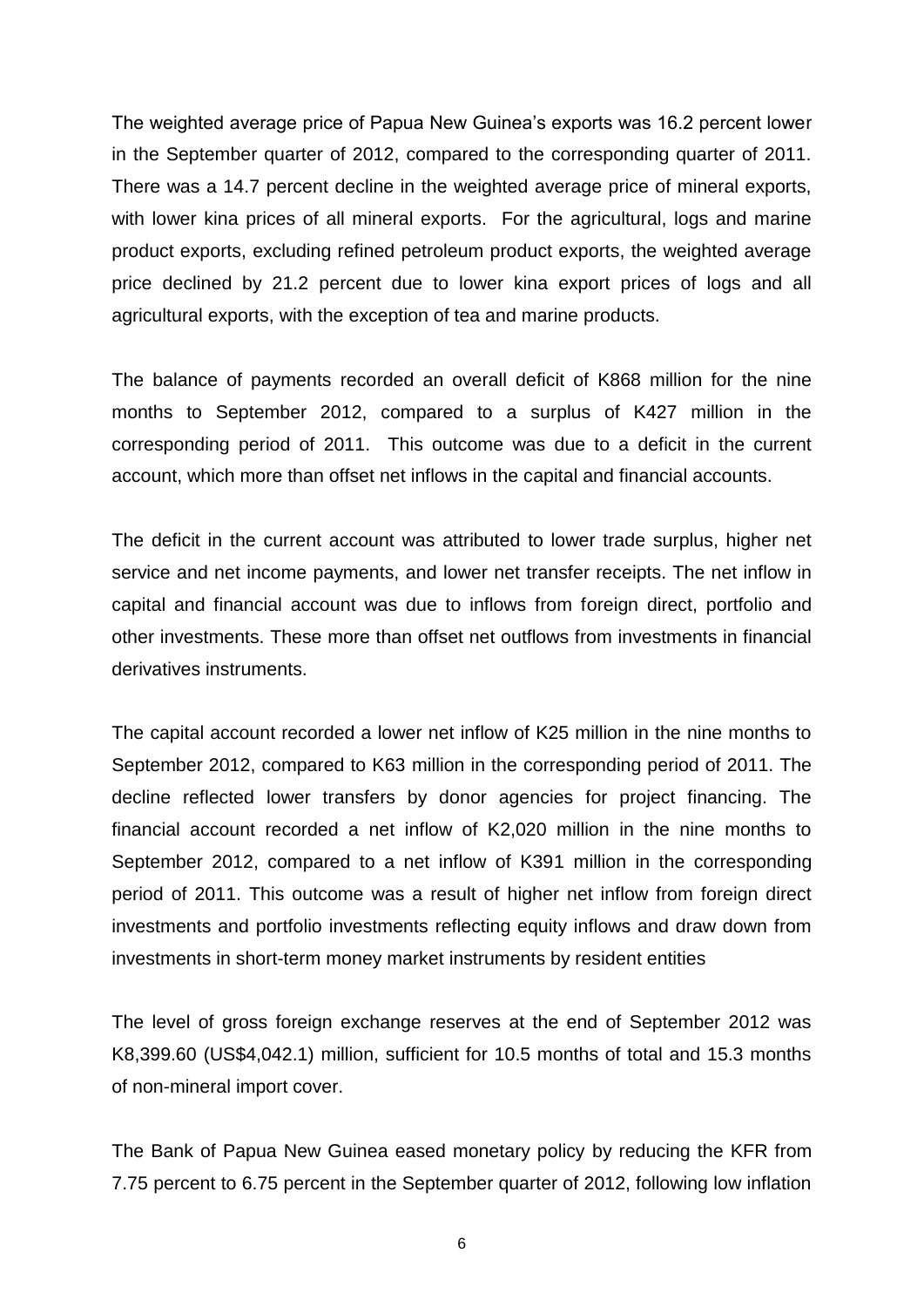outcomes up to the June quarter of 2012. The low inflation outcome was attributed to low imported inflation supported by the lag pass-through effect of the appreciation of the kina. The Bank continued to utilise its Open Market Operation (OMO) instruments in the conduct of monetary policy in the September quarter of 2012. There was a net reduction of K536.0 million in CBBs during the quarter as holders retired their bills. The Government made a net issuance of K402.5 million Treasury bills and K138.0 million Inscribed stocks during the quarter, which assisted the Bank in its liquidity management. The Cash Reserve Requirement (CRR) for the commercial banks was maintained at 8.0 percent in the September quarter of 2012.

The average level of broad money supply (M3\*) increased by 0.3 percent in the September quarter of 2012, compared to an increase of 2.8 percent in the June quarter. This outcome was influenced by an increase in average net claims on the Central Government following net issuance of securities and drawdown of Government deposits. Average net domestic claims outstanding, excluding net claims on the Central Government, increased by 4.7 percent in the September quarter of 2012, following an increase of 2.5 percent in the June quarter. The average level of monetary base (reserve money) declined by 7.6 percent in the September quarter of 2012, compared to a growth of 10.6 percent in the June quarter. This reflected a decline in commercial bank's deposits at the Central Bank, which more than offset an increase in currency in circulation. The average level of deposits in ODCs decreased by 0.5 percent to K17,846.6 million in the September quarter of 2012 from K17,926.7 million. This reflected declines in transferable and Central Government deposits.

The net foreign assets of financial corporations, declined by 3.0 percent to K9,876.6 million in the September quarter of 2012, compared to a decline of 1.3 percent in the June quarter. This resulted from declines in net foreign assets of the Central Bank and other financial corporations (OFCs). Net claims on the Central Government decreased by K2.5 million to K1,816.1 million in the September quarter of 2012, compared to an increase of K693.6 million in the previous quarter. This resulted from an increase in Government deposits and maturing of Government securities by ODCs.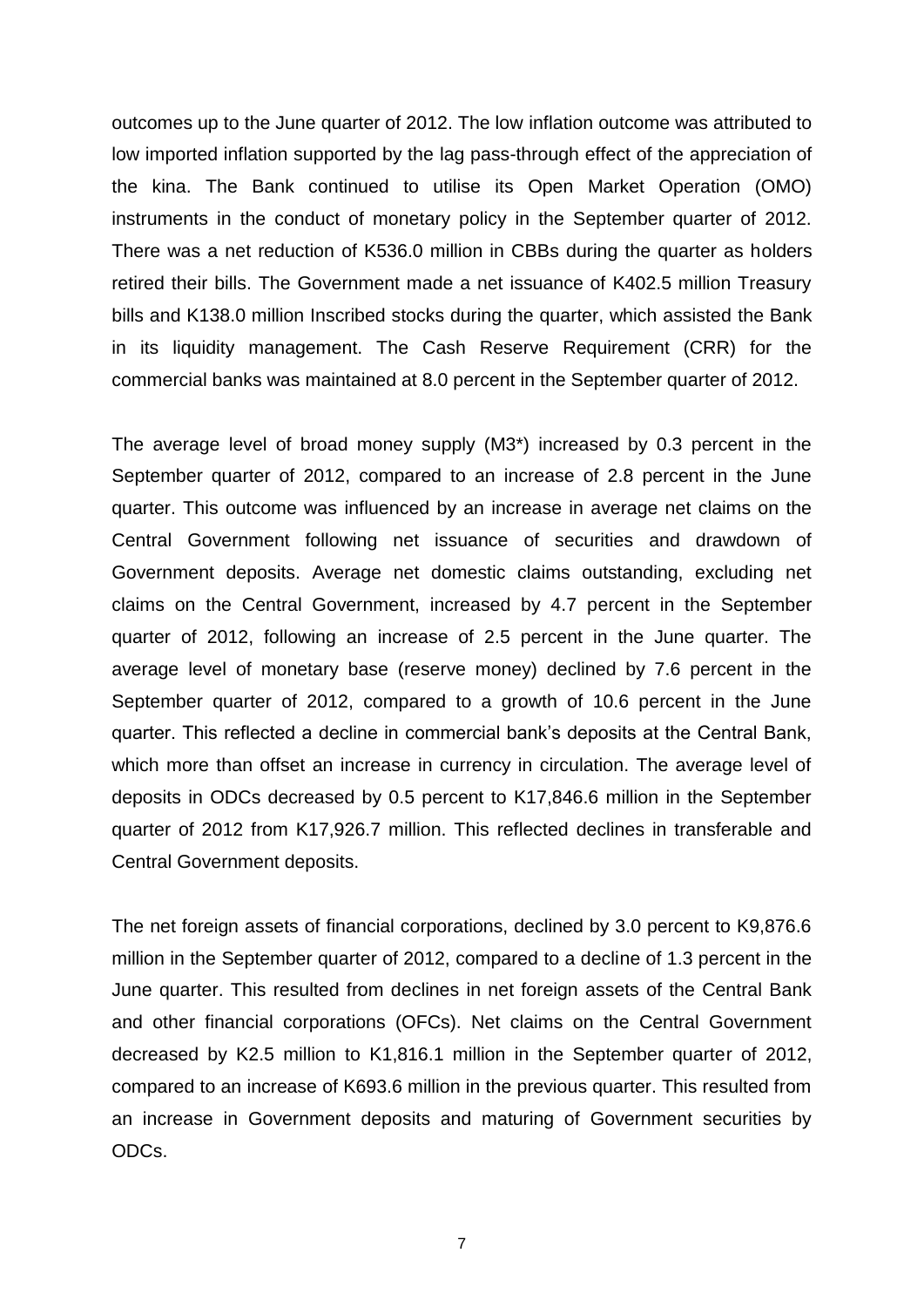In the September quarter of 2012, total domestic credit extended by financial corporations to the private sector, public non-financial corporations, Provincial and Local Governments, and OFCs, increased by K329.8 million to K10,008.7 million, compared to an increase of K153.2 million in the June quarter of 2012. This was mainly due to increases of K210.3 million and K171.8 million in credit to the private sector and public non-financial corporations, respectively. The growth in private sector credit reflected advances by the ODCs to the manufacturing, commerce, transport and communication and other business services sectors, as well as the household sector for housing advances. The annualised growth in domestic credit, excluding Central Government was 11.8 percent in the September quarter of 2012.

Preliminary estimates of the fiscal operations of the National Government over the nine months to September 2012 showed an overall surplus of K233.1 million, compared to a surplus of K366.3 million in the corresponding period of 2011. This represents 0.7 percent of nominal GDP and reflected higher revenue, which more than offset an increase in expenditure.

Total revenue, including foreign grants, over the nine months to September 2012 was K6,629.6 million, 23.3 percent higher than the receipts collected in the corresponding period of 2011. This represents 65.3 percent of the revised budgeted revenue for 2012. The increase in revenue reflected higher receipts in most categories of both tax and non-tax revenue, combined with higher foreign grants.

Total expenditure over the nine months to September 2012 was K6,396.5 million, 27.7 percent higher than in the corresponding period of 2011. This represents 60.6 percent of the revised budgeted appropriation for 2012 and resulted from both higher development and recurrent expenditures.

The budget surplus of K233.1 million and net external borrowing of K24.7 million was offset by net negative financing to domestic sources totalling K257.8 million. The external borrowing of K69.1 million was from concessional sources, while loan repayments of K8.0 million and K36.4 million were made to commercial and extraordinary sources, respectively. The net negative financing to domestic sources mainly comprised of K2,151.7 million worth of cheques presented for payment by